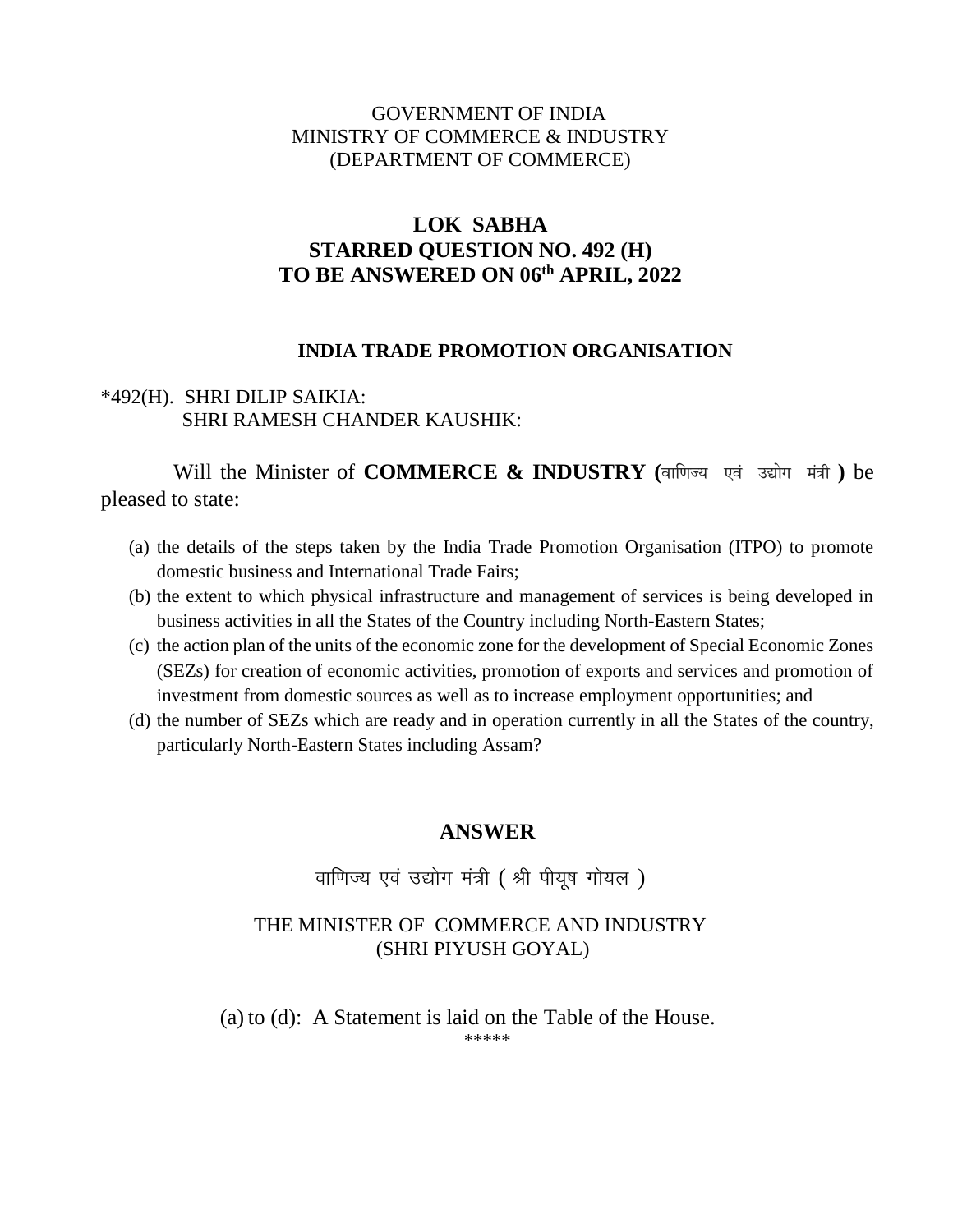#### **STATEMENT REFERRED TO IN REPLY TO PARTS (a) to (d) OF LOK SABHA STARRED QUESTION NO. 492 (H) FOR ANSWER ON 06th APRIL, 2022 REGARDING "INDIA TRADE PROMOTION ORGANISATION ".**

**(a) :** India Trade Promotion Organisation (ITPO) organizes participation of Indian companies in overseas exhibitions to explore the potential of their products in overseas markets and also organizes domestic trade fairs, both Business to Business (B2B) and Business to Consumer (B2C), to provide a common platform to Indian companies all over the country for brand launch, promotion, positioning and new business tie-ups as well as retail sales. ITPO undertakes comprehensive publicity of International and domestic trade fairs through print, electronic and social media. ITPO also provides bare space (halls etc) and services at Pragati Maidan to organizers pertaining to various industries/sectors, which helps various exhibiting companies to showcase their products/services to their potential buyers who visit these exhibitions, including foreign participants. This helps Indian companies to build their business network and secure order from their buyers both domestic and international.

ITPO has also built a new exhibition complex (Halls 2-5) with state of the art 50,000 sq. metres of airconditioned exhibition space as a part of the ongoing International Exhibition- cum- Convention Centre (IECC) project. These halls were launched on October 13, 2021.

**(b) :** Government of India is implementing a scheme namely 'Trade Infrastructure for Export Scheme (TIES) w.e.f. FY 2017-18 with the objective of enhancing export competitiveness by supporting development of export linked infrastructure in all the States of the Country including North-Eastern States, like Border Haats, Land customs stations, quality testing and certification labs, cold chains, trade promotion centres**,** dry ports, export warehousing and packaging, SEZs, ports/airports cargo terminuses, and first mile and last mile connectivity for export-oriented projects, that can be utilized by multiple exporters.

Currently, the North Eastern Council Secretariat (NEC) implements three schemes viz., "Schemes of NEC", "North East Road Sector Development Schemes (NERSDS)", "Non-Lapsable Pool of Resources-Central(NLCPR-C)". From FY 2022-23, another scheme called "Prime Minister's Development Initiative for North-East (PM-DevINE)" will be implemented by NEC. Under these schemes, projects for overall socioeconomic development including physical infrastructure of NER are supported as critical gap-funding but not exclusively for business. Further there are currently 7 projects costing Rs.18.25 Crore for development of business/entrepreneurship activities under Schemes of NEC. List is enclosed at **Annexure –I.**

**(c):** Special Economic Zones (SEZs) are primarily private investment driven initiatives. The Government from time to time takes necessary measures for facilitating smooth and effective implementation of the SEZ Act/Rules. The Government has taken several measures for SEZ Developers/Units to increase economic activities, promotion of exports and services and promotion of investment from domestic sources as well as to increase employment opportunities in SEZs, as detailed in **Annexure-II**.

**(d):** There are 375 notified Special Economic Zones (SEZs) in the country including 4 in North-Eastern States, out of which 268 SEZs are operational. There is no operational SEZ in North-Eastern States, and no SEZ in Assam at present.

\*\*\*\*\*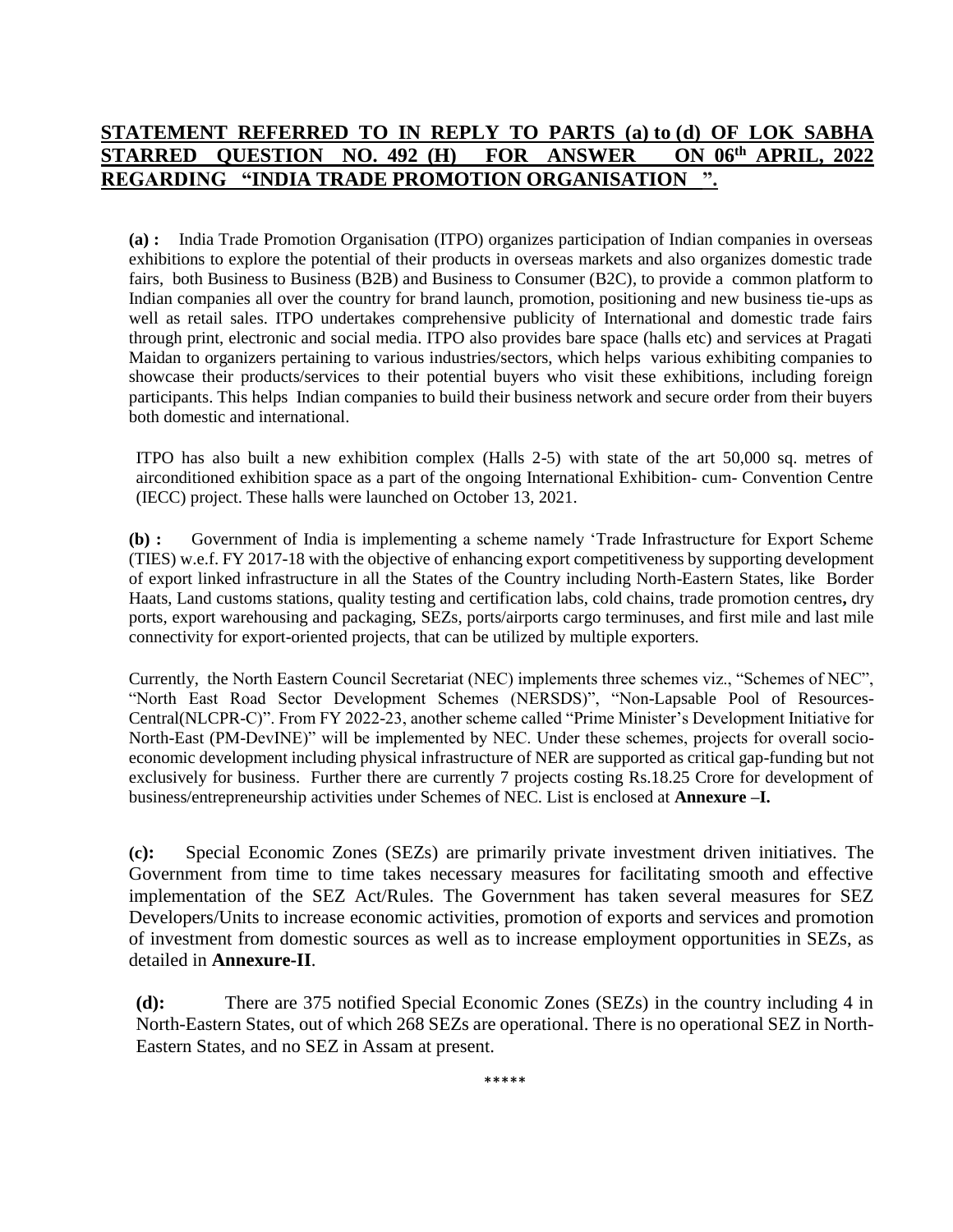### **ANNEXURE-I**

### **LIST OF ONGOING PROJECTS RELATING TO ENTREPRENUERSHIP/BUSINESS IN NER**

| <b>S1.</b><br>No. | <b>State</b>         | Name of Project                                                                                                                                                                                                          | Sector                  | <b>Scheme</b>          | Date of<br>Sanction | Approved<br>Cost<br>(Rs.in) |
|-------------------|----------------------|--------------------------------------------------------------------------------------------------------------------------------------------------------------------------------------------------------------------------|-------------------------|------------------------|---------------------|-----------------------------|
|                   |                      |                                                                                                                                                                                                                          |                         |                        |                     | Crore)                      |
| $\mathbf{1}$      | $\overline{2}$       | $\overline{\mathbf{3}}$                                                                                                                                                                                                  | $\overline{\mathbf{4}}$ | 5                      | 6                   | $\overline{7}$              |
| $\mathbf{1}$      | Arunachal<br>Pradesh | Establishment<br>$% \left( \left( \mathcal{A},\mathcal{A}\right) \right) =\left( \mathcal{A},\mathcal{A}\right)$ of<br>Entreprenuership<br>Development Institute at Jote under<br>Papum Pare District, Arunachal Pradesh | Industries              | Schemes<br>of NEC      | 26-11-2012          | 2.30                        |
| $\overline{2}$    | Meghalaya            | Setting up of Rural Entrepreneurship<br>Centre East Garo Hills District, Meghalaya                                                                                                                                       | Industries              | Schemes<br>of NEC      | 29-06-2017          | 3.01                        |
| $\overline{3}$    | Meghalaya            | Setting up of Rural Entrepreneurship<br><b>Hills</b><br>Centre<br>North<br>Garo<br>District,<br>Meghalaya                                                                                                                | Industries              | Schemes<br>of NEC      | 29-06-2017          | 3.02                        |
| $\overline{4}$    | Meghalaya            | Setting up of Rural Entrepreneurship<br>Centre<br>South<br>Hills<br>Garo<br>District,<br>Meghalaya                                                                                                                       | Industries              | Schemes<br>of NEC      | 29-06-2017          | 3.00                        |
| 5                 | Meghalaya            | Setting up of Rural Entrepreneurship<br>Centre at Sohparu, West Khasi Hills<br>District, Meghalaya                                                                                                                       | Industries              | Schemes<br>of NEC $\,$ | 29-06-2017          | 2.96                        |
| 6                 | Nagaland             | Skill training on machineries, processing<br>and business management, Nagaland                                                                                                                                           | Industries              | Schemes<br>of NEC      | 29-09-2020          | 1.98                        |
| $\overline{7}$    | Nagaland             | 1100<br>youths/entrepreneurs<br>Train<br>$\overline{\text{in}}$<br>maintenance and repair of tools and<br>machineries covering all 11 districts,<br>Nagaland                                                             | Industries              | Schemes<br>of NEC      | 29-09-2020          | 1.98                        |
| Total             |                      |                                                                                                                                                                                                                          |                         |                        |                     | 18.25                       |